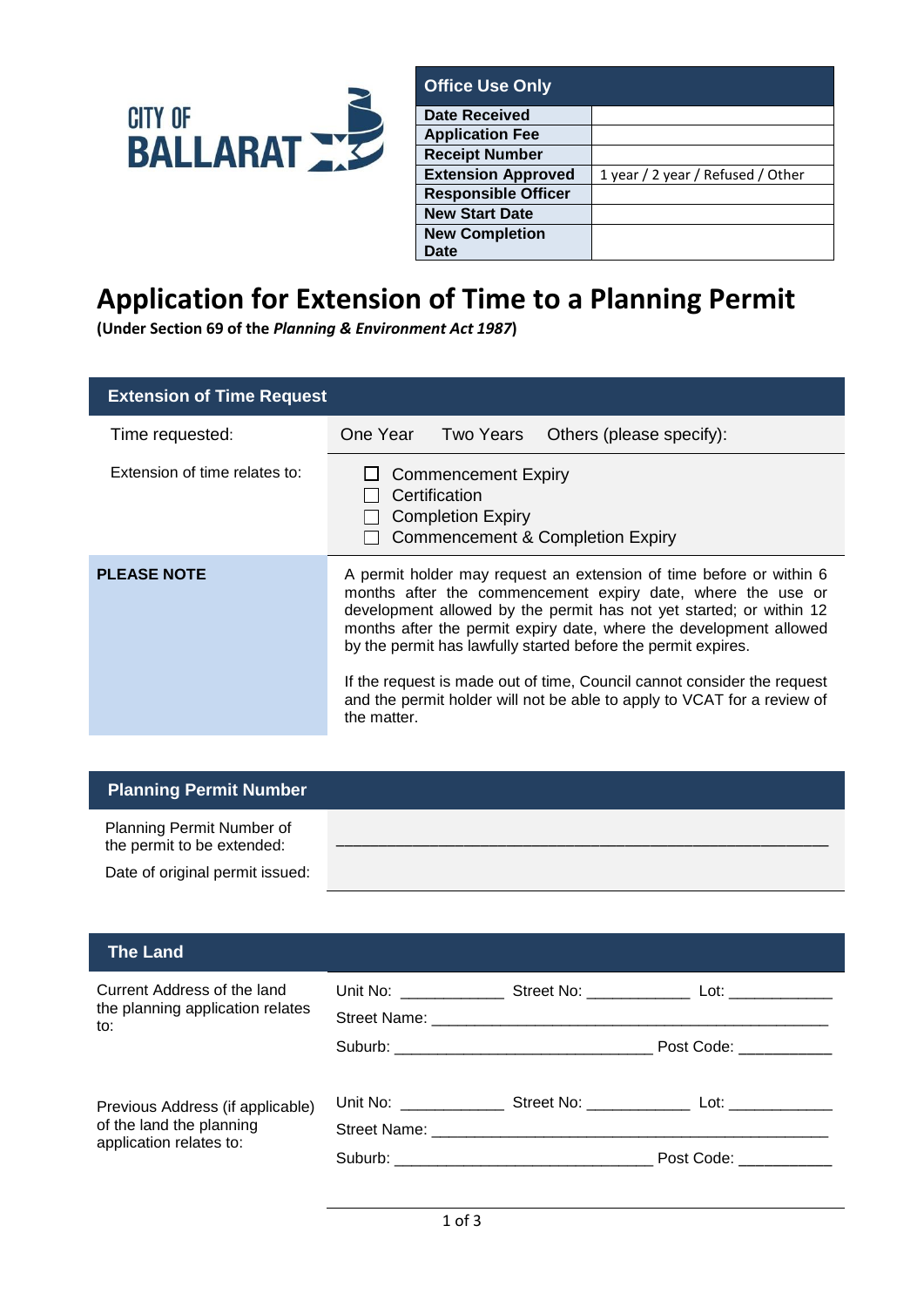| <b>Applicant &amp; Owner Name and Contact Details</b>                        |                                      |                                                                                                                                                                                                                                                               |
|------------------------------------------------------------------------------|--------------------------------------|---------------------------------------------------------------------------------------------------------------------------------------------------------------------------------------------------------------------------------------------------------------|
| The person you want Council<br>to communicate with about<br>the application. | Name:<br>Phone No:<br>Email:<br>Fax: | <u> 1989 - Johann Harry Harry Harry Harry Harry Harry Harry Harry Harry Harry Harry Harry Harry Harry Harry Harry</u><br>Postcode: _______<br>and the state of the state of the state of the state of the state of the state of the state of the state of the |
| Owner's Details (if not<br>applicant)                                        | Name:                                | Postcode:                                                                                                                                                                                                                                                     |

## **Reason for the Extension Request**

| Why is the extension of time<br>required? (A reason must be<br>given) |  |
|-----------------------------------------------------------------------|--|
| Attach additional page if<br>required.                                |  |
|                                                                       |  |
|                                                                       |  |
|                                                                       |  |
|                                                                       |  |
|                                                                       |  |
|                                                                       |  |
|                                                                       |  |

## Have there been any previous extensions of time to this permit?

**PLEASE NOTE** 

This section must be completed for Council to consider this request.